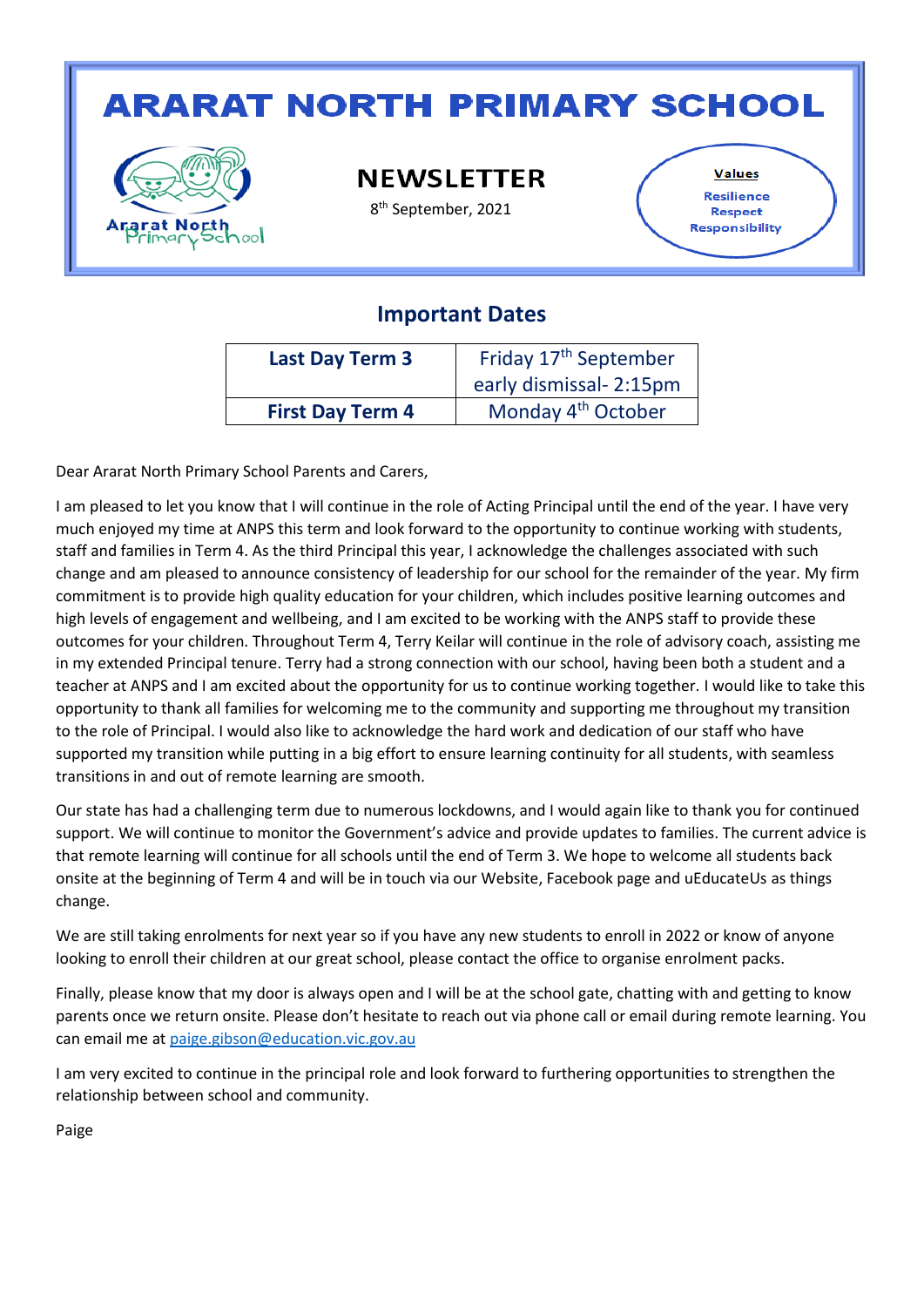### BOOK WEEK AND WARM UP WEDNESDAY!



We plan to go ahead with Book Week and Warm Up Wednesday in the first week of Term 4. Our **Book Week dress up will be held on Friday 8 th of October** and we invite **s**tudents to come to school dressed as a character from their favourite book. W**arm Up Wednesday will be held on** 

**Wednesday 6 th of October**, and every Wednesday following. Students can bring something to heat up for lunch. We do not have microwave facilities but do have pie warmers and an urn, so students could bring:

- **Pies**
- Sausage rolls
- Pastie
- Instant noodles
- Instant soup

Students are to take their named lunch to Shayna in the kitchen before school starts. Lunches will be delivered to each classroom at 1pm.





#### **R U Ok? Day**

Thursday September 9th is 'R U Ok?' day! With everything going on around us at the minute this provides a great opportunity for us all to stop, check in and connect with those we care about. It is safe to say everyone is struggling with different aspects of lockdown and the impact of having a conversation with someone should not be underestimated! For further information about how to ask someone if they are ok or to get involved with 'R U Ok?' day you can visit [https://www.ruok.org.au/.](https://www.ruok.org.au/)



Wellbeing comes from physical, mental and emotional health. For children and young people, there are many things that build positive wellbeing. Wellbeing can come from:

- Having good relationships
- Understanding and managing their emotions
- Experiencing a sense of accomplishment
- Using our strengths
- Taking part in healthy activities, getting lots of sleep and eating well

| Praise, encouragement &<br>positive attention                                                                                                                                                                          | <b>Positive self-talk</b>                                                                                                                                                                                                                                                                     | Set rules and boundaries                                                                                                                                                                                                                                  | <b>Getting support</b>                                                                                                                                                                                                                                                                                                                      |
|------------------------------------------------------------------------------------------------------------------------------------------------------------------------------------------------------------------------|-----------------------------------------------------------------------------------------------------------------------------------------------------------------------------------------------------------------------------------------------------------------------------------------------|-----------------------------------------------------------------------------------------------------------------------------------------------------------------------------------------------------------------------------------------------------------|---------------------------------------------------------------------------------------------------------------------------------------------------------------------------------------------------------------------------------------------------------------------------------------------------------------------------------------------|
| -Give your child praise when<br>they behave in ways you want<br>to encourage.<br>-Give your child attention- play a<br>game with them or do an<br>activity together.<br>-Let your child know you are<br>proud of them. | Encourage your child to talk<br>about themselves in a kind and<br>positive way. When you hear<br>them talking about themselves<br>that isn't kind, you can:<br>-Draw their attention to it<br>-Ask them if what they are<br>saying is true<br>-Get them to think of a more<br>helpful thought | Clear rules and boundaries help<br>children and young people feel<br>safe. Involve your child in<br>making the rules and they will<br>be more likely to stick to them.<br>Negotiating rules is a way of<br>showing respect for their<br>growing maturity. | If you are concerned about your<br>child's wellbeing, contact their<br>classroom teacher or Miss<br>Gibson. You can also contact<br>Parentline 13 22 89- a phone<br>service for parents and carers of<br>children from birth to 18 years<br>old which offers confidential<br>and anonymous counselling and<br>support for parenting issues. |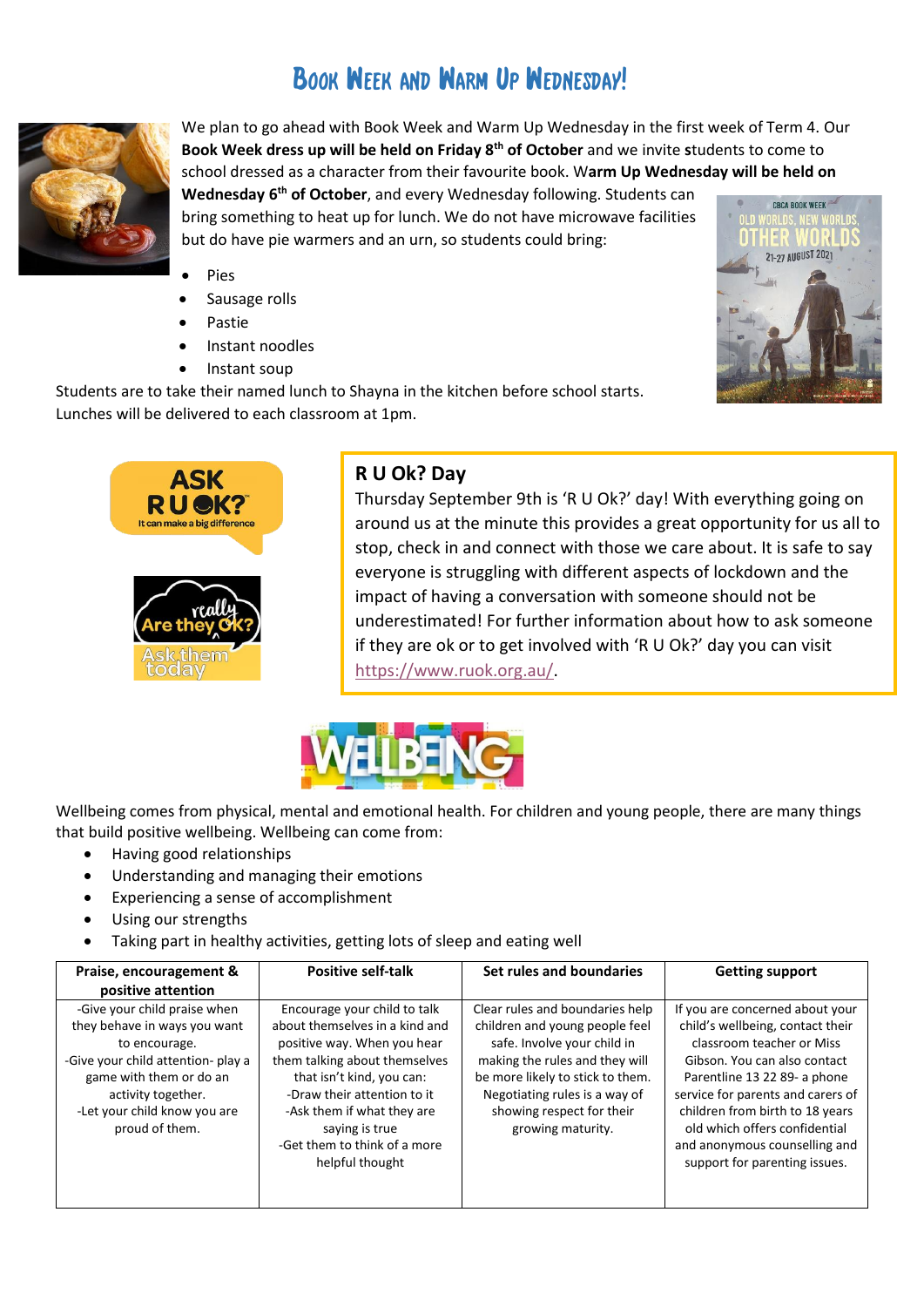#### **Learning Area 2: Remote Learning**

For this latest lockdown the students from Learning Area 2 have been working with an activity grid for their remote learning. The students have a choice, of learning tasks and are also able to choose when they do which task. Activities have included Essential Assessment (English and Maths), reading, story writing, art, ICT, homework books, weekly challenges (STEAM) and physical activity. So far students have completed a hat making and box challenge.

Each morning our class WebEx meeting has a different focus from art/drawing challenges and games, well-being and Show and Tell, trivia quizzes, bamboozle games, and sharing our work. On Thursdays, students also participate in an extra WebEx meeting for Science and complete Health and PE work.